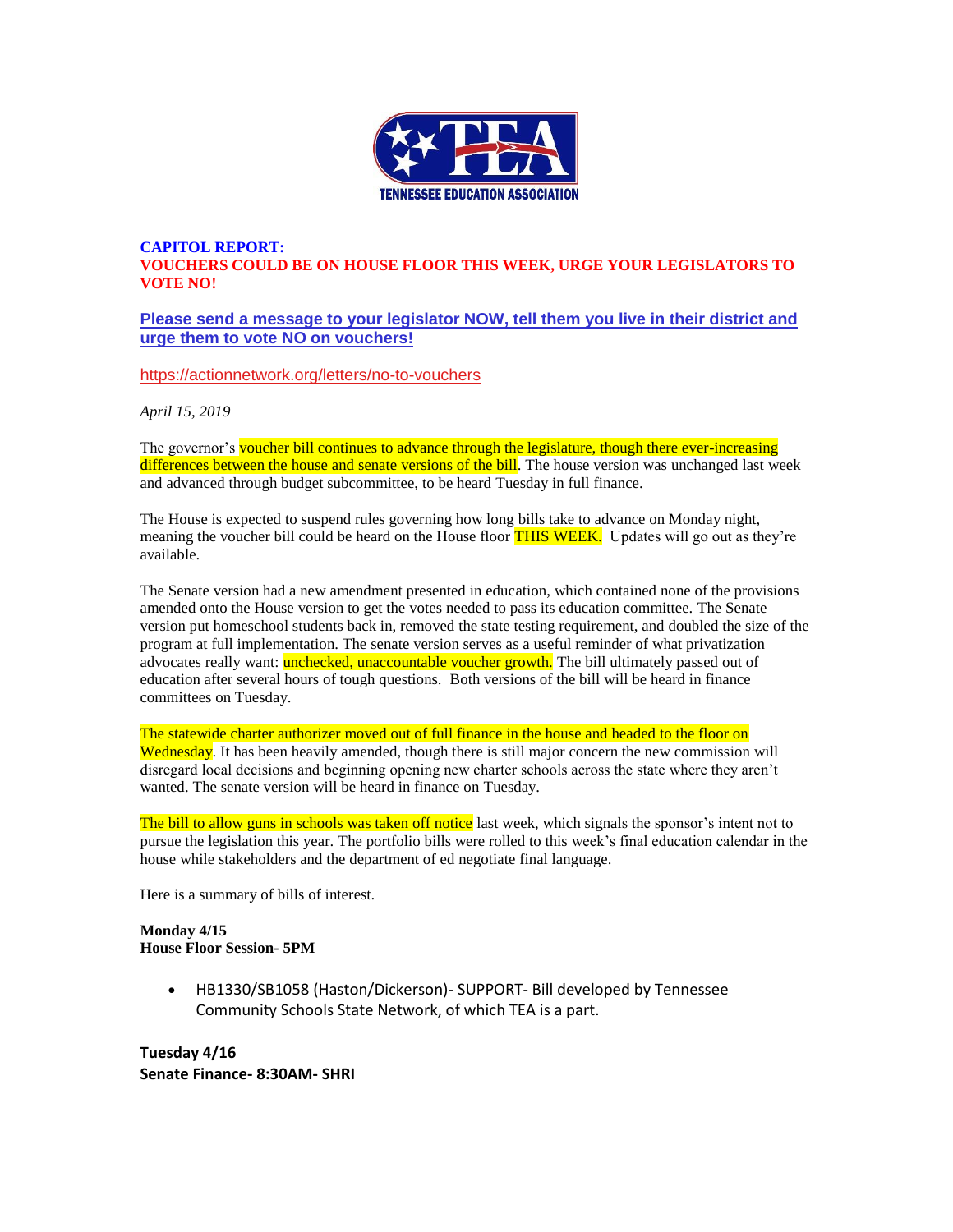- SB796/HB940 (Johnson/Lamberth)- OPPOSE- Admin bill that creates a new statewide charter authorizer that charter schools can use to bypass the LEA in the application process. Would permit this new commission to open charters in every LEA in the state.
- SB795/HB939 (Johnson/Lamberth)- OPPOSE- This is the governor's voucher bill, the Tennessee Education Savings Account Act.

### **Wednesday 4/17 House Floor- 9AM**

• HB940/SB796 (Johnson/Lamberth)- OPPOSE- Admin bill that creates a new statewide charter authorizer that charter schools can use to override the LEA in the application process. Would permit this new commission to open charters in every LEA in the state.

### **House Education- Following Floor- HHRI**

- HB91/SB442 (Hicks/Bell)- SUPPORT- Allows LEAs to opt out of pre-k/kindergarten portfolio for an approved alternative growth indicator.
- HB993/SB1139 (Moon/Swann)- SUPPORT- Another version of a portfolio fix bill. This version ends its use entirely.

### **House Finance- Following Finance Sub (follows Education)- HHRI**

- HB939/SB795 (Lamberth/Johnson)- OPPOSE- See above description.
- HB70/SBSB20 (Powers/Gresham)- DEFERRED- Extends repeal of the Virtual Schools Act to 2023.

#### **Senate Education- 2:30PM- SHRI**

- SB800/HB944 (Johnson/Lamberth)- SUPPORT- Creates Governor's Civics Seal to recognize schools and districts implementing high-quality civics education programs.
- SB909/HB653 (Southerland/Hawk)- SUPPORT- Changes BEP funding ratio for nurses from 1:3000 to 1:700 students.
- SB1139/HB993 (Swann/Moon)- SUPPORT- Removes pre-k/Kindergarten portfolio from teachers evaluation.
- SB1267/HB1394 (Pody/Cepicky)- SUPPORT- Requires release of test scores to LEAs within 60 days of the administration of the test and within 90 days to the teacher. Requires release of all test questions.
- SB565/HB632 (Bowling/Terry)- SUPPORT- Awards extra PDPs to teachers who teach in priority schools in certain circumstances.
- SB482/HB564 (Gardenhire/Dunn)- DEFERRED- Makes payroll deductions available to any professional organization upon the request of one employee.
- SB776/HB959 (Yarbro/Camper)- SUPPORT- Changes value of the BEP instructional component to the statewide average teacher salary.
- SB63/HB866 (Robinson/DeBerry)- SUPPORT- Extends CTE to middle schools.
- SB1399/HB1380 (Bell/Williams)- OPPOSE- Allows any school employee with a concealed carry permit to carry loaded guns on public school grounds.